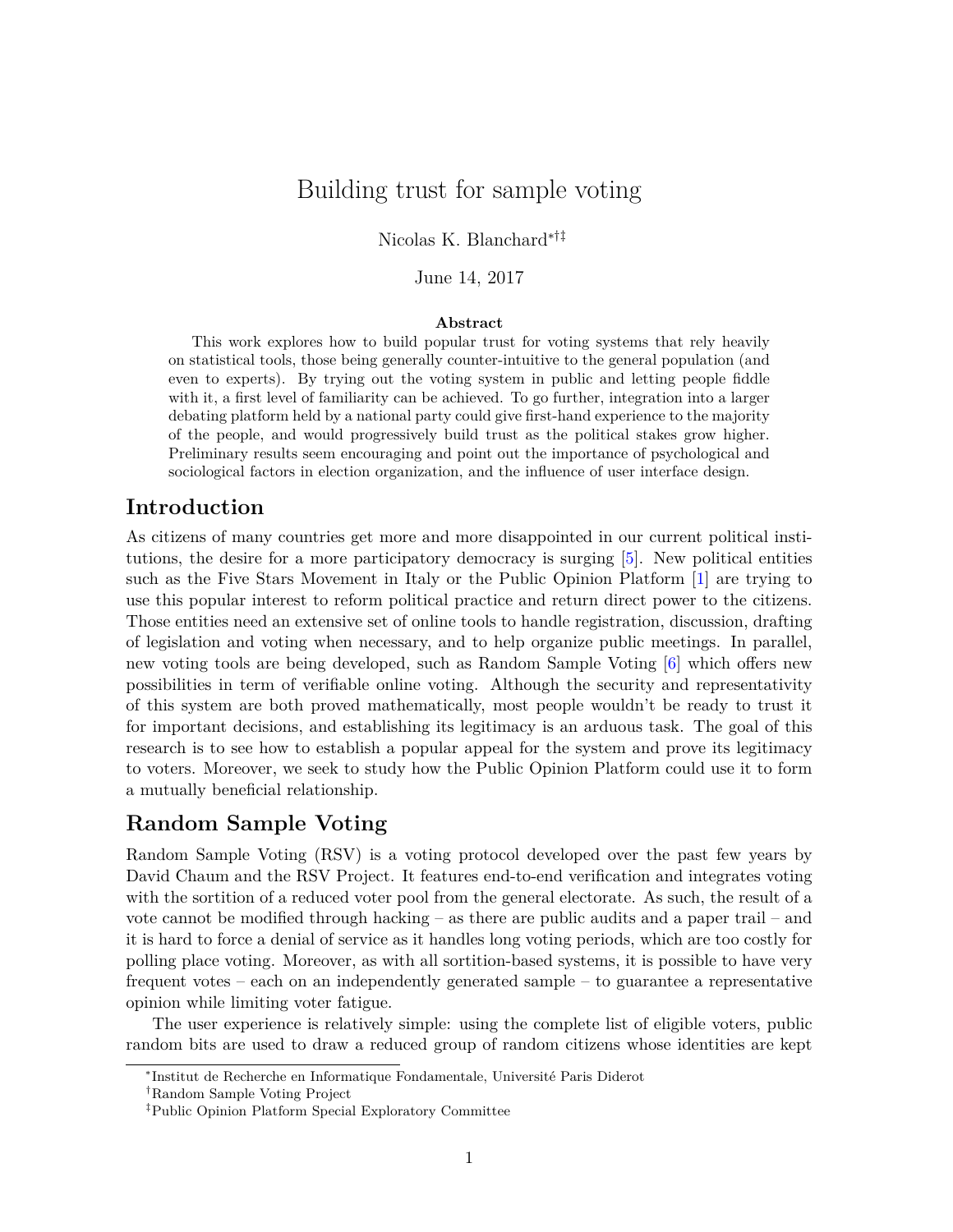secret. Every member of this reduced voting pool receives one ballot with a secret ID and four voting codes (two for YES, two for  $NO)^1$  $NO)^1$ . They then go to the voting website, input their ID and one of the two voting codes corresponding to their choice. They can also give this ID and code to a third party to securely vote for them (without knowing what they voted for). This means that the voting part can be done over any medium: online, by phone, by mail, or by asking your neighbour, negating the usual problems with online systems.

This system has many advantages – such as being mathematically secure – but needs more testing, and the randomness at its core might make it seem illegitimate to a part of the electorate. One way to counter that is to give the people a way to try out the system. To this end I created a graphical sampling simulator that allows users to set up a fake electorate and see how RSV would perform when compared to usual voting methods (on either usercreated or historic elections). The hope is that by trying it out themselves, interested citizens could get an experimental conviction of the correctness of the system. A beta version can be found at [http://koliaza.com/rsvp.](http://koliaza.com/rsvp) The other way is naturally to use it in real elections, or in parallel to them. RSV has been tested in public three times so far. The first two were at international cryptography conferences where no one opposed its legitimacy, but where most of the reactions concerned the security (no vulnerability was found). This legitimacy was questioned in the third test, which targeted a general audience composed of non-specialists.

## Lessons from the San Sebastián Experiment

The Global Forum on Modern Direct Democracy [\[3\]](#page-3-3) was held in San Sebastián between the 16th and the 19th of November 2016, gathering more than 200 participants from 27 countries, including political scientists, journalists, activists and people from many other backgrounds. The RSV Project was officially invited to present our technology by running a public demonstration of the voting system, and I was chosen to represent the team and organize the vote. The first problem arose with the absence of a list of participants (or even of their expected number), which meant that we had to simulate the random drawing of the sample. We decided to do that by holding two concurrent votes on different questions: "Should voting in national elections be compulsory?" and "Should negative campaigning be prohibited?", with people getting to vote on one of the two randomly. The process went as follows:

- 146 ballots of each type were printed and put inside identical envelopes and then shuffled, no one knowing in the end what each envelope contained, thus simulating the random selection, and making sure that everyone had a chance to participate.
- During the introductory talk about RSV on the first day those envelopes were distributed to all the people in the room, ensuring that everyone got a ballot, but that no one knew who had what (around 130 ballots were distributed in the end).
- The polls opened at 00:00 on the night of the first talk and stayed open for nearly two days until 21:00 on the penultimate day.
- People could vote on their phones or computers and a public polling station was established for those who didn't have internet access, but they were also encouraged to vote through a third person (that often being me), to demonstrate that feature.

Two things happened which hindered the voting process: just before the start of the conference errors were found in the voting parameters – thankfully we had just enough time to change

<span id="page-1-0"></span><sup>&</sup>lt;sup>1</sup>It is also possible to have more than two choices but the binary case is simpler.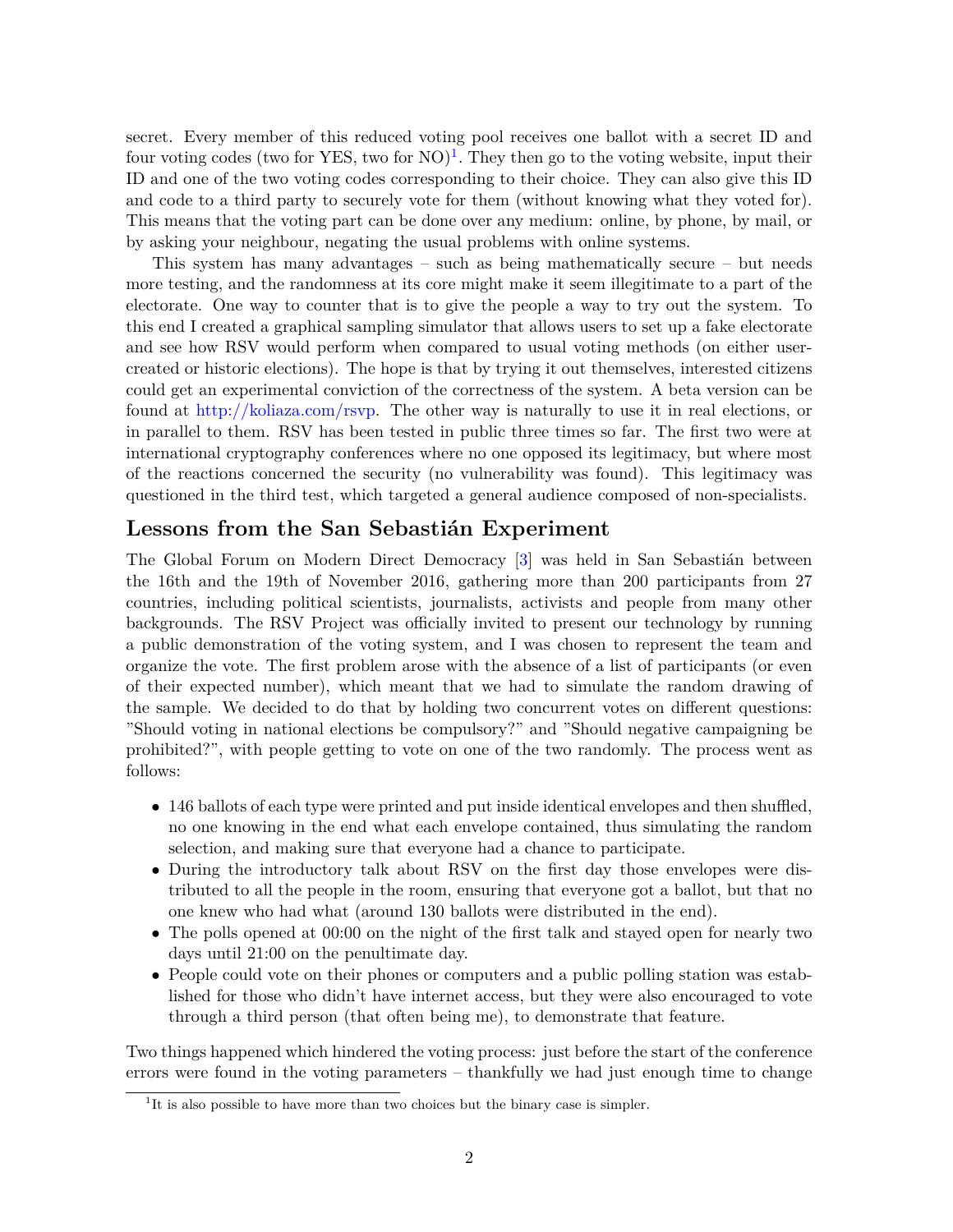those before the daily publication of the random bits – forcing us to redraw and reprint all ballots. Another problem was that on some devices the voting interface would hide the last numbers of the input. We found a solution before the second day – which was as simple as holding one's phone horizontally – but many were confused.

Overall the process was a success as we got a lot of valuable data. Of the 130 ballots distributed, 34 were used, an abstention rate was on par with previous tests. However, this time we were able to analyze the different reasons behind it by getting feedback:

- The voting site's web address written on the ballots was long and people didn't want to write a long string into the browser.
- People were mistaking 'g' and 'q' in that link, and couldn't access the voting interface.

Those problems, along with the interface bug, meant that voters got frustrated. Some were ready to try voting again after the fix was released (we recorded 6 ballots before the fix and 28 afterwards), but most had given up after the first try. Moreover, we could observe – but not measure – additional psycho-social factors: the concept of negative campaigning was foreign to people from countries where such practice is forbidden, resulting in low turnout. More importantly, the timeline of the vote was badly chosen: people did not vote on the first night as it was not urgent, and they often forgot their ballots in their rooms on the second day, meaning that a few dozen couldn't get to their codes before the deadline.

The simulator was also presented, but our preoccupation with fixing the voting system meant that little feedback was collected on it (the people who did use it generally said they were convinced). During the conference someone remarked that they got a ballot for one question and were upset that they didn't get the other. They thought it would be a common feeling, and the crowd voiced concerns about the popular reaction if the result of a vote differed from the popular expectation. We set up a feedback collection website accessible from the voting page, and found that people mostly trusted the accuracy and security of the system but were nearly all on the fence on its legitimacy for a mass election, meaning that we need to improve the popular appeal of the system.

## **The Public Opinion Platform**

The public trial attracted the attention of one of the participants at the forum, Géza Tessényi, initiator of the Public Opinion Platform (POP) [\[1\]](#page-3-1). This new kind of institution for realtime democracy, created in 2015, aims to hack indirect democracy by acting as a political party whose members are elected normally but pledge to vote for the measures adopted by the population. Those measures are discussed on an online platform open to all – and not just to members of the party – and then voted upon. The platform is young and multiple technological decisions need to be made, to satisfy the following constraints:

- 1. Everyone has to be able to easily access and contribute to the discussion and voting. This means including ways to counter the digital divide and promote public access.
- 2. The online debate has to be productive, with concise arguments, and a system of expertise evaluation might be useful, as well as protection against lobbying.
- 3. The whole system must be resistant to hacking and denial of service attacks. Moreover, there must be strong public trust in the results of the votes.
- 4. Popular involvement should not be costly: both the time and the level of expertise needed to engage and contribute should be kept as low as possible.

The first constraint is far from easy to satisfy as any web-based platform will be inaccessible to a non-negligible proportion of the people – in 2013 at least 17% of the French population